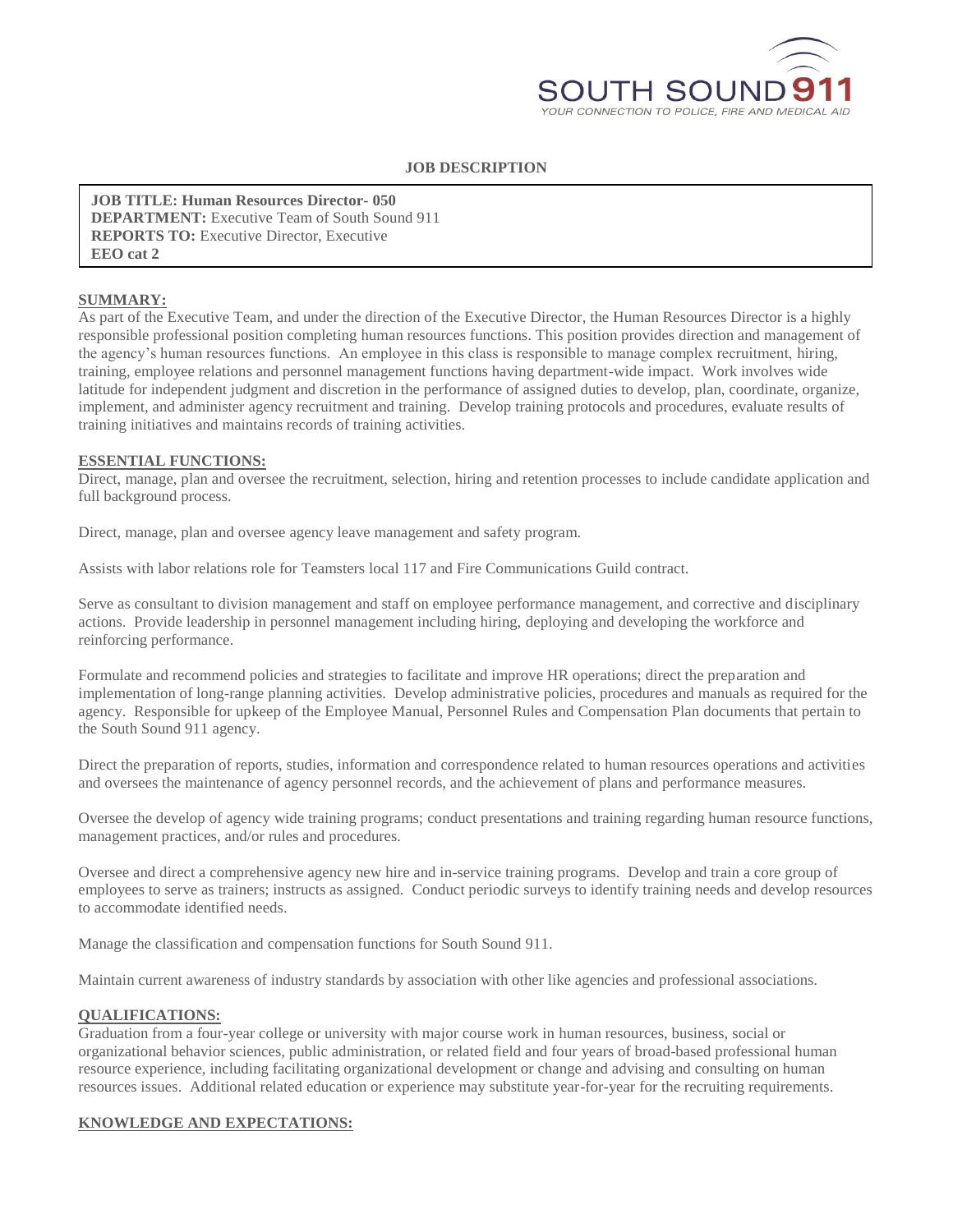Employ expertise, credibility, and effective partnering to help employees and management identify, evaluate and resolve complex or sensitive issues, problems and service needs.

Build constructive working relationships characterized by a high level of acceptance, cooperation and mutual respect. Develop innovative ideas that provide solutions to workplace challenges. Articulate future visions and possibilities.

Proficient with standard suite of Microsoft Office software and database applications.

Communicate efficiently and effectively both orally and in writing using tact, patience and courtesy.

Maintain cooperative and effective working relationships with others.

Analyze situations quickly and adopt an effective course of action.

Follow safety rules and regulations.

Organize work to meet schedules and timelines.

Maintain current understanding of applicable financial and budget laws, codes, regulations, policies and procedures. Work confidentially and with discretion, and maintain a professional demeanor while resolving emotional issues with personnel at all levels of the organization.

Work appropriately with confidential material and information.

Understanding of the operation of a Law Enforcement agency.

#### **LICENSES, CERTIFICATES AND OTHER REQUIREMENTS:** A valid Washington State driver's license may be required.

**PHYSICAL REQUIREMENTS:** The physical demands described here are representative of those that must be met by an employee to successfully perform the essential functions of this job. While performing the duties of this job, the employee is regularly required to sit at a computer terminal, use hands to and arms to reach, finger, handle, or feel, and finger dexterity necessary to operate equipment used in the position.

The employee is required to talk, see, and hear. Specific vision abilities required by this job include close vision, distance vision, peripheral vision, depth perception and ability to adjust focus. There is some standing, walking, sitting, bending/stooping, pushing/pulling and minimal lifting associated with the classification as it is currently performed. Ability to travel and attend meetings away from regular work site may be required.

**WORKING ENVIRONMENT:** Employee works in an indoor climate-controlled office environment. The noise level in the work environment is usually quiet. Travel to various work sites and/or meeting locations may be required. Work is generally completed on a regularly scheduled basis, however, attendance at meetings or completion of work outside of normal scheduled hours may be required. Work requires extended periods of concentration and sedentary work at a work station. Work is subject to frequent interruptions and normal office noise.

**MACHINES/TOOLS/EQUIPMENT/WORK AIDS:** Personal computer, copy machines, telephone, fax machine, E-mail, calculators, and printers.

**POTENTIAL HAZARDS:** The normal hazards consistent within an office environment. Subject to weather and adverse driving conditions when outside.

|                  |              | ANALYSIS OF PHYSICAL DEMANDS OF POSITION |                  |                         |
|------------------|--------------|------------------------------------------|------------------|-------------------------|
| <b>Standing</b>  | X            | $10\%$ of time                           | Crawling         |                         |
| <b>Walking</b>   | $\bf{X}$     | $10\%$ of time                           |                  |                         |
| <b>Sitting</b>   | X            | $80\%$ of time                           | Reaching         | $\mathbf{X}$            |
|                  |              |                                          | <b>Handling</b>  |                         |
| Lifting          | $\bf{X}$     | 25 lbs.                                  | X                |                         |
| <b>Pushing</b>   | $\bf{X}$     | 25 lbs.                                  | <b>Speaking</b>  | $\mathbf X$             |
| Carrying         | $\mathbf{X}$ | 25 lbs.                                  | <b>Hearing</b>   | $\mathbf X$             |
| Pulling          | $\mathbf{X}$ | 25 lbs.                                  |                  |                         |
| <b>Climbing</b>  |              |                                          | <b>Seeing</b>    | $\mathbf{X}$            |
| <b>Balancing</b> |              |                                          | Depth perception | $\overline{\mathbf{X}}$ |
| <b>Stooping</b>  |              |                                          | Color            |                         |
| <b>Kneeling</b>  |              |                                          | vision<br>X      |                         |
| Crouching        |              |                                          |                  |                         |